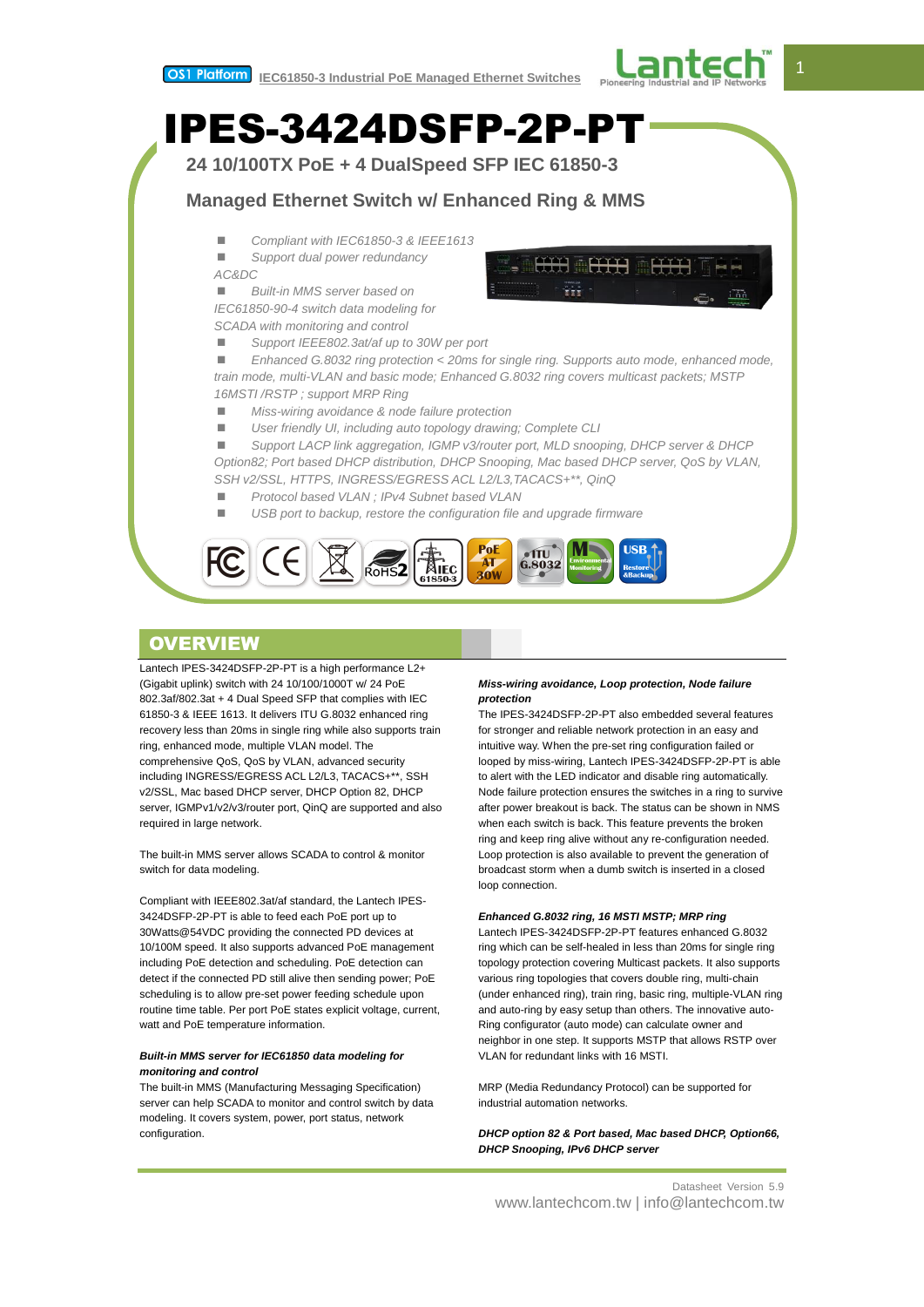

DHCP server can assign dedicated IP address by MAC or by port (Port based for single switch), it also can assign IP address by port for multiple switches with single DHCP option82 server. DHCP Snooping is supported. For the ending device which need to download file from TFTP server, DHCP Option66 server can offer IP address of TFTP server to DHCP client. Basic IPv6 DHCP service can be supported.

### *QoS by VLAN for legacy devices*

QoS by VLAN can allow switch to tag QoS by VLAN regardless the devices acknowledge QoS or not in which greatly enhance the bandwidth management in a network.

### *QinQ, QoS and GVRP supported*

It supports the QinQ, QoS and GVRP for large VLAN segmentation.

# *IGMPv3, GMRP, router port, MLD Snooping, static*

*multicast forwarding and multicast Ring protection* The unique multicast protection under enhanced G.8032 ring can offer immediate self-recovery instead of waiting for IGMP table timeout. It also supports IGMPv3, GMRP, router port, MLD snooping and static multicast forwarding binding by ports for video surveillance application.

## *802.1X security by MAC address*

MAC-based port authentication is an alternative approach to 802.1x for authenticating hosts connected to a port. By authenticating based on the host's source MAC address, the host is not required to run a user for the 802.1x protocol. The RADIUS server that performs the authentication will inform the switch if this MAC can be registered in the MAC address table of switch.

### *User friendly GUI, Auto topology drawing*

The user friendly UI, innovative auto topology drawing and topology demo makes IPES-3424DSFP-2P-PT much easier to get hands-on. The IPES-3424DSFP-2P-PT supports DMI interface that can correspond with DDM SFPs (Digital diagnostic monitor) to display the five parameters in Lantech's UI, including optical output power, input power, temperature, laser bias current and transceiver supply voltage\*\*\*. The TX power/RX power raw data is automatically converted to dB values for installer, making it easier to calculate the fiber distance. The complete CLI enables professional engineer to configure setting by command line.

### *Editable configuration file; USB port for configuration*

### *upload & download*

The configuration file of Lantech IPES-3424DSFP-2P-PT can be exported and edited with word processor for the other switches configuration with ease. The factory reset button can restore the setting back to factory default and built-in watchdog design can automatically reboot the switch when CPU is found dead.

The built-in USB port can have configuration upload & download by USB dongle.

### *Event log & message; 2 DI / 2 DO*

In case of event, the IPES-3424DSFP-2P-PT is able to send an email to pre-defined addresses as well as SNMP Traps our immediately. It provides 2 DI and 2 DO. When disconnection of the specific port was detected; DO will activate the signal LED to alarm. DI can integrate the sensors for events and DO will trigger the alarm while sending alert information to IP network with email and traps.

## *Various dual power conversions redundancy; Relay contact alarm*

Lantech IPES-3424DSFP-2P-PT supports dual power redundancies with isolated 85~264VAC/100~370VDC power conversion and isolated 36~75VDC power conversion or with non-isolated 12~56VDC power module to increase the network reliability. It also supports terminal block for connecting DC 48V PoE power source. Featured with relay contact alarm function, the IPES-3424DSFP-2P-PT is able to connect with alarm system in case of power failure. The IPES-3424DSFP-2P-PT also provides 4kV EFT, ±4kV Surge and ±15kV ESD air protection, which can reduce unstable situation caused by power line and Ethernet.

### *Industrial hardened design for extended temperature operation*

Lantech IPES-3424DSFP-2P-PT features high reliability and robustness withstanding extensive EMI/RFI phenomenon, lighting surge, inductive load switching, high ESD, high fault current, environmental vibration and shocks usually found in factory, substation, steel automation, aviation, mining and process control. It is the best solution for Automation, transportation, surveillance, Wireless backhaul, Semiconductor factory and assembly lines.

Lantech IPES-3424DSFP-2P-PT can run under widely operational temperature (-40°C~75°C) in the harsh environment.

# FEATURES & BENEFITS

- **24 10/100TX 802.3af/at POE + 4 Dual Speed SFP (Total 28 Ports Switch)**
- **Back-plane (Switching Fabric): 12.8Gbps**
- **16K MAC address table**
- **Built-in MMS server for SCADA data-modeling with control and monitoring**
	- System info
	- Power
	- Device event report
	- Port status
- Port statistic
- Port event report
- Firmware upgrade
- Network configuration
- **Embedded 24 PoE ports IEEE802.3af/at function to feed power up to 30W@54V; 15W @ 48V per port for active operation**
- **Dual isolated power conversions for 1600V DC(36V~75V)**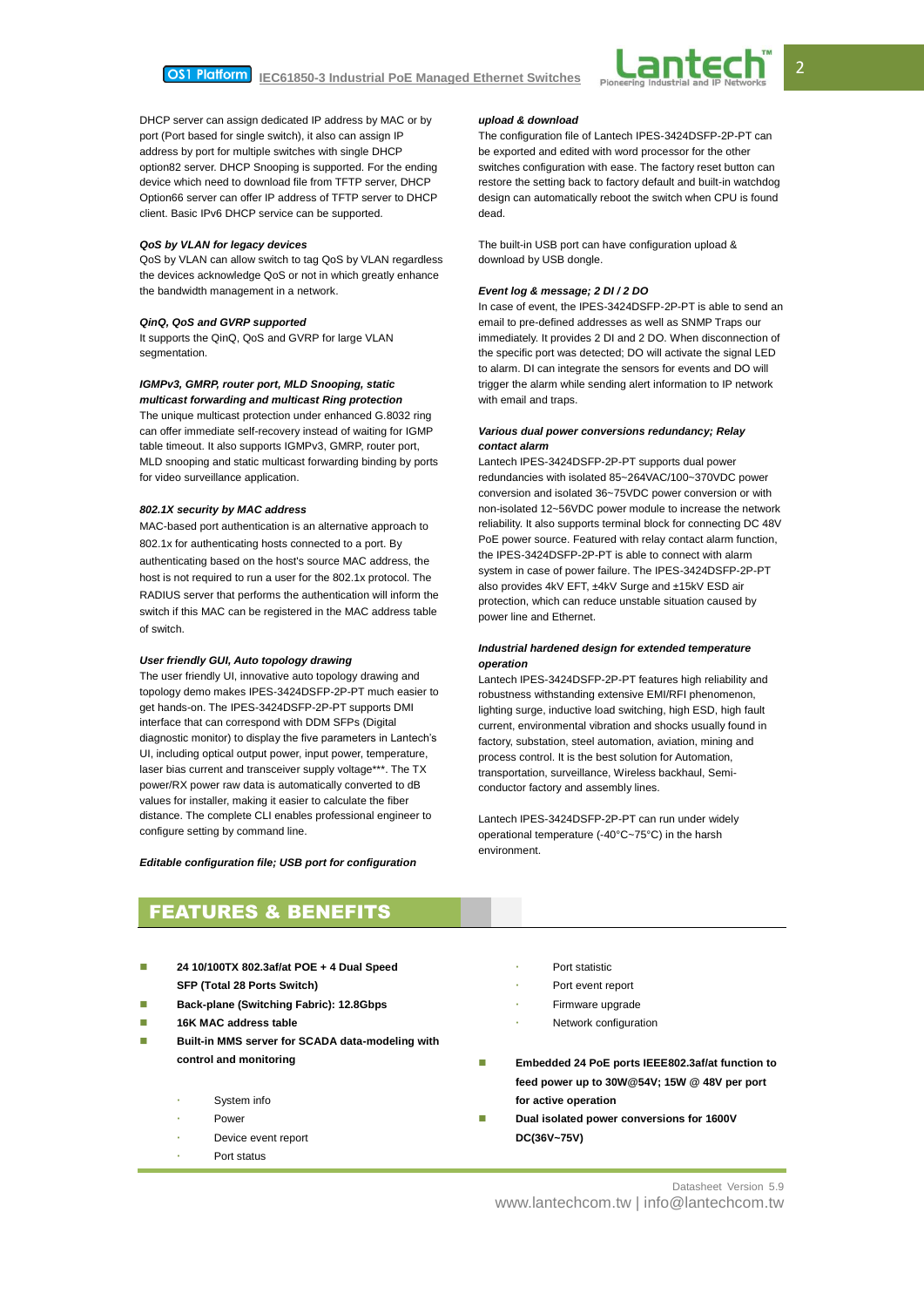#### OS1 Platform **IEC61850-3 Industrial PoE Managed Ethernet Switches**



- **Dual isolated power conversions for ±3000 V (85V~264VAC/100V~370VDC)**
- **Dual power supply terminal block for non-isolated power DC(12V~56V)**
- **Rear terminal block for PoE power source(DC48V)**
- **PoE management including PoE detection and scheduling for PD (power devices)**
- **10KB Jumbo frame**
- **User friendly UI, Auto topology drawing, topology demo, Complete CLI for professional setting**
- **Enhanced G.8032 Ring recovery < 20ms in single ring**
	- *Support various ring/chain topologies, including train ring, enhanced ring, basic ring, auto ring & multiple VLAN ring*
	- *Enhanced G.8032 ring configuration with ease*
	- *Auto ring configuration(auto mode) for single ring*
	- *Covers multi-cast and data packets*
- **DDM to support SFP diagnostic function\*\*\***
	- *Automatically convert the raw data into dB values for TX power/RX power, making it easier to measure the fiber distance*
- **Provides 4kV EFT protection**
- **Provides ±8kV (Contact) and ±15kV (Air) ESD protection**
- **Provides ±4kV Surge protection**
- Supports IEEE 802.1p Class of Service, per port **provides 8 priority queues Port base, Tag Base and Type of Service Priority**
- **IEEE 802.1d STP, IEEE 802.1w RSTP,802.1s MSTP VLAN redundancy with 16 MSTI**
- **4K 802.1Q VLAN, Port based VLAN, GVRP, QinQ**
- **Supports IEEE 802.1ab LLDP, Cisco CDP; LLDP info can be viewed via Web/ Console**
- **DHCP server / client / DHCP Option 82 relay / DHCP Option 82 server; Port based DHCP server; DHCP Option 66; DHCP Snooping, basic IPv6 DHCP server**
- **Mac based DHCP server to assign IP address**
- **MLD Snooping for IPv6 Multicast stream**
- **Bandwidth Control**
	- *Ingress packet filter and egress rate limit*
	- *Broadcast/multicast packet filter control*
- **Relay alarm output system events**
- **Miss-wiring avoidance** 
	- *LED indicator*
- **Node failure protection** 
	- *Ensure the switches in a ring to survive after power breakout is back*
	- *The status can be shown in NMS when each switch is back*
- **TFTP/HTTP firmware upgrade**
- **Configuration backup and restoration** 
	- *Supports text configuration file for system quick installation*
	- *USB port for upload / download configuration by USB dongle*
- **System Event Log, SMTP\*\* Email alert and SNMP Trap for alarm support; 32 RMON counters**
- **Security**
	- *SSL/SSH v2/INGRESS/EGRESS ACL L2/L3*
	- *MAC address table: MAC address entries/Filter/MAC-Port binding*
	- *IP Security: IP address security management to prevent unauthorized intruder.*
	- *Login Security: IEEE802.1X/RADIUS*
	- *HTTPS for secure access to the web interface*
	- *TACACS+\*\**
- **Static multicast forwarding forward reversed IGMP flow with multicast packets binding with ports for IP surveillance application**
- **IGMP** router port to assign query in ring for **reversed multicast video flow**
- **IGMPv1,v2,v3 with Query mode for multimedia; GMRP**
- **Factory reset button to restore setting to factory default**
- **Watchdog design to auto reboot switch CPU is found dead**
- **Diagnostic including Ping / DDM information**
- **Supports DIDO (2 Digital Input / 2 Digital Output)**
- **IP30 metal housing with DIN rail and Wall-mount\*\* design**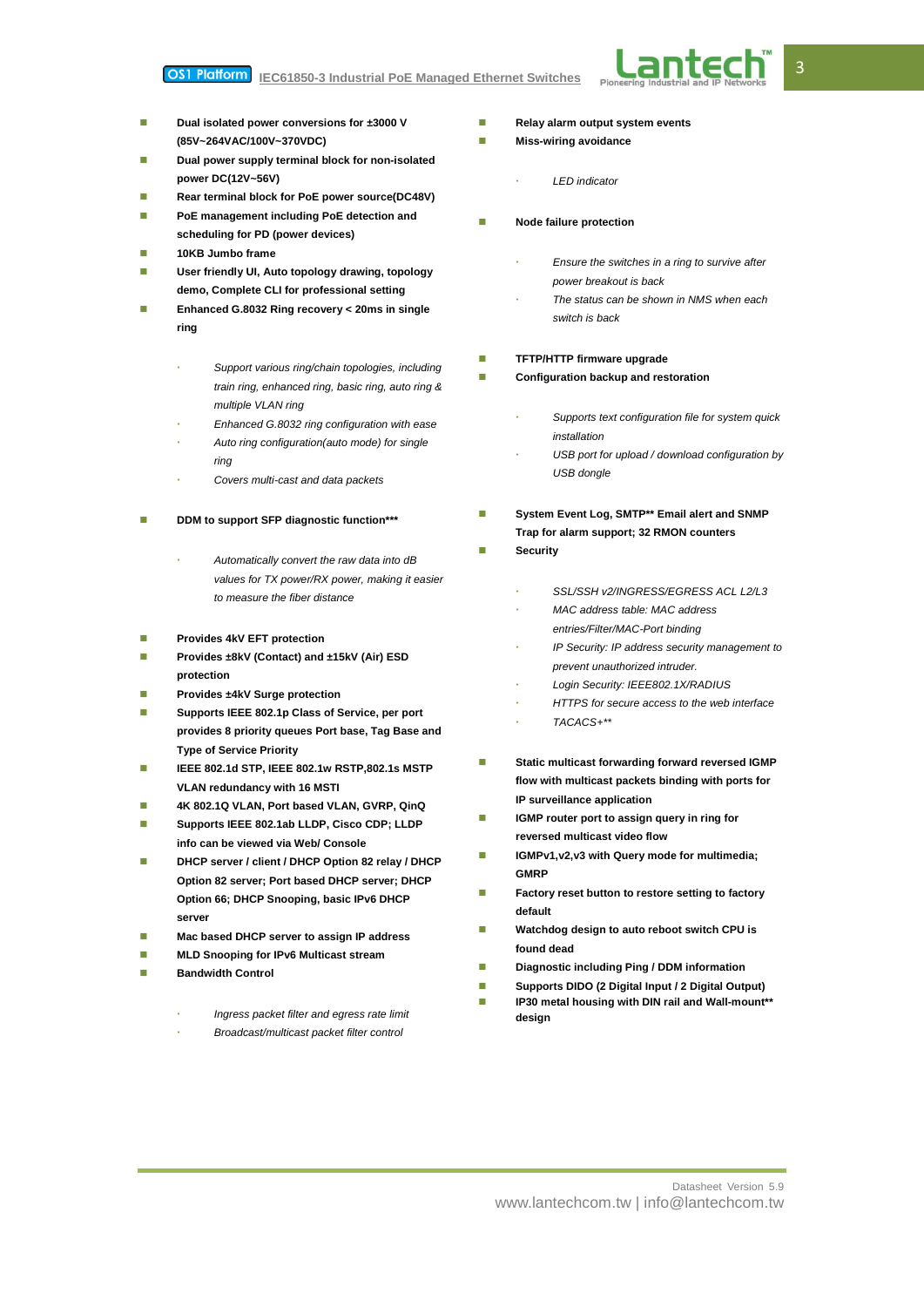

# DIMENSIONS (unit=mm)



# **SPECIFICATION**

| <b>Hardware Specification</b> |                                                        | <b>MAC Address</b>                                        | 16K MAC address table                                  |  |
|-------------------------------|--------------------------------------------------------|-----------------------------------------------------------|--------------------------------------------------------|--|
| <b>IEEE Standards</b>         | IEEE 802.3 10Base-T Ethernet                           | Jumbo frame                                               | <b>10KB</b>                                            |  |
|                               | IEEE 802.3u 100Base-TX Ethernet                        | RJ-45 port #1~#24 support PoE at/af End-point,<br>PoE pin |                                                        |  |
|                               | IEEE 802.3ab 1000Base-T Ethernet                       | assignment                                                | Alternative A mode. Per port provides up to            |  |
|                               | IEEE 802.3z Gigabit Fiber                              |                                                           | 30W@54V capability.                                    |  |
|                               | IEEE 802.3x Flow Control Capability                    |                                                           | Positive (VCC+): RJ-45 pin 1,2.                        |  |
|                               | ANSI/IEEE 802.3 Auto-negotiation                       |                                                           | Negative (VCC-): RJ-45 pin 3,6.                        |  |
|                               | IEEE 802.10 VLAN                                       | PoE input voltage                                         | Active Mode A<br>Input V                               |  |
|                               | IEEE 802.1p Class of Service                           | & Power feed                                              | /Output V                                              |  |
|                               | <b>IEEE 802.1X Access Control</b>                      | voltage                                                   | $45 - 56V(af)$<br>48V@15W                              |  |
|                               | IEEE 802.1D Spanning Tree                              |                                                           | 54~56V(at)<br>54V@30W                                  |  |
|                               | IEEE 802.1w Rapid Spanning Tree                        | <b>Connectors</b>                                         | 24 10/100TX RJ-45 with auto MDI/MDI-X function         |  |
|                               | IEEE 802.1s Multiple Spanning Tree                     |                                                           | 4 100M / 1000M Mini-GBIC: SFP sockets                  |  |
|                               | IEEE 802.3ad Link Aggregation Control Protocol         |                                                           | RS-232 console: Female DB-9                            |  |
|                               | (LACP)                                                 |                                                           | USB for configuration restore/backup                   |  |
|                               | IEEE 802.1AB Link Layer Discovery Protocol (LLDP)      | LED                                                       | Per unit: Power 1 (Green), Power 2 (Green), Alarm      |  |
|                               | IEEE 802.1x User Authentication (Radius)               |                                                           | (Red), R.M (Green)                                     |  |
|                               | IEEE 802.3t/af Power Over Ethernet                     |                                                           | Link/Activity (Green), Full duplex/collision(Yellow)), |  |
| Switch                        | Back-plane (Switching Fabric): 12.8Gbps                |                                                           | MINI GBIC (Link/Activity )(Green)                      |  |
| Architecture                  |                                                        | <b>Power Supply</b>                                       | Two power sockets for switch system,                   |  |
| <b>Transfer Rate</b>          | 14,880pps for Ethernet port                            |                                                           | 12~56VDC input                                         |  |
|                               | 148,800pps for Fast Ethernet port                      |                                                           | IEC320 85~264VAC conversion (-AC model)                |  |
|                               | 1,488,000pps for Gigabit Ethernet / Gigabit Fiber port |                                                           | AC/DC 85~264VAC/100V~370VDC conversion (-HV            |  |

Datasheet Version 5.9

www.lantechcom.tw | info@lantechcom.tw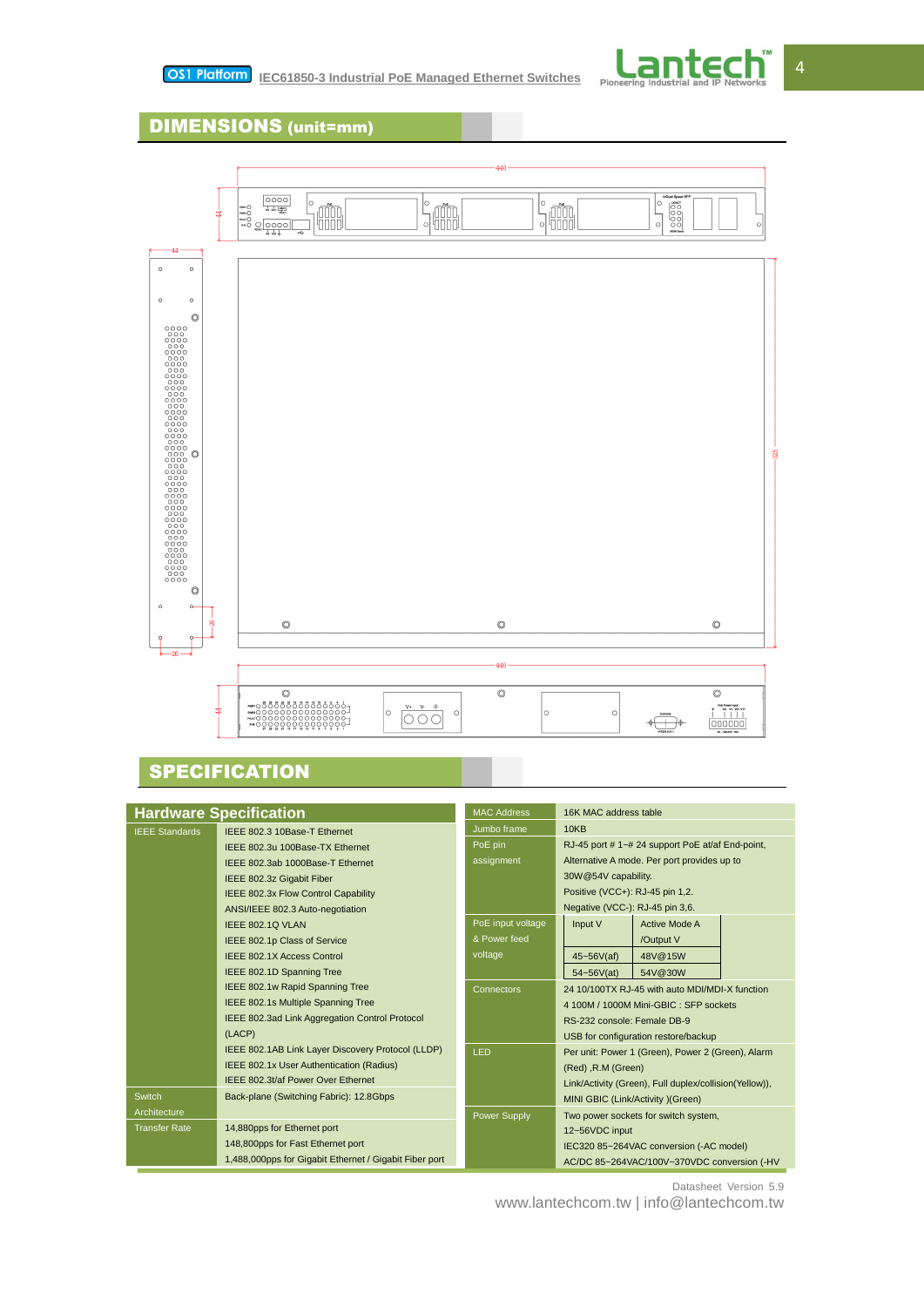# **Interpret 2018 19 IEC61850-3 Industrial PoE Managed Ethernet Switches**



|                               | model)                                                                             |                                   | Enhanced G.8032 ring configuration with ease<br>Co-exist with RSTP on different ports                      |
|-------------------------------|------------------------------------------------------------------------------------|-----------------------------------|------------------------------------------------------------------------------------------------------------|
|                               | 48VDC for PoE<br><b>MMS Data</b>                                                   |                                   | □<br>System info                                                                                           |
| Power<br>Consumption          | Full load: 30W/ Unload: 13W                                                        | Modeling                          | □<br>Environmental monitoring<br>□                                                                         |
| PoE Power                     | <b>720W</b>                                                                        |                                   | Power<br>□<br>Device event report                                                                          |
| <b>Budget</b>                 | Higher PoE budget can be applied upon request. **                                  |                                   | □<br>Port status                                                                                           |
| Relay Alarm                   | Provides one relay output for port breakdown, power                                |                                   | □<br>Port statistic<br>□<br>Port event report                                                              |
|                               | fail and alarm.                                                                    |                                   | □<br>Firmware upgrade                                                                                      |
|                               | Alarm Relay current carry ability: 1A @ DC24V                                      |                                   | ■<br>Network configuration                                                                                 |
| DI/DO                         | 2 Digital Input (DI) :                                                             | PoE<br>Management                 | PoE Detection to check if PD hangs then restart the<br>PD; PoE configuration; PoE monitoring; PoE          |
|                               | Level 0: -30~2V / Level 1: 10~30V                                                  |                                   | Scheduling to On/OFF PD upon routine time table                                                            |
|                               | Max. input current:8mA                                                             | Per Port PoE                      | Enable/Disable, voltage, current, watts, temperature                                                       |
|                               | 2 Digital Output(DO): Open collector to 40 VDC,                                    | <b>Status</b><br>User friendly UI | Auto topology drawing<br>□                                                                                 |
|                               | 200 <sub>m</sub> A                                                                 |                                   | □<br>Topology demo                                                                                         |
| <b>Factory reset</b>          | Factory reset button to restore back to factory default                            |                                   | ■<br>DDM threshold monitoring with dB                                                                      |
| button & watch                | settings. Watch dog design can reboot switch                                       |                                   | values***<br>Complete CLI for professional setting<br>П                                                    |
| dog design                    | automatically when CPU is found dead                                               | Port Trunk with                   | LACP Port Trunk: 8 Trunk groups/Maximum 8 trunk                                                            |
| <b>Case Dimension</b>         | 19" Metal case, IP-30;                                                             | <b>LACP</b>                       | members                                                                                                    |
|                               | 440mm(W)x325mm(D)x44mm(H)                                                          | <b>LLDP</b>                       | Supports LLDP to allow switch to advise its<br>identification and capability on the LAN                    |
| Weight                        | $2.9$ kgs                                                                          | <b>CDP</b>                        | Cisco Discovery Protocol for topology mapping                                                              |
| Operating<br>Humidity         | 5%~95% (Non-condensing)                                                            | Environmental                     | System status for input voltage, current and ambient                                                       |
| Operating                     | Extended temperature : -40°C ~75°C                                                 | Monitoring**                      | temperature to be shown in GUI and sent alerting if<br>any abnormal status(-M model)                       |
| Temperature                   |                                                                                    | <b>VLAN</b>                       | Port Based VLAN                                                                                            |
| Storage                       | $-40^{\circ}$ C ~85 $^{\circ}$ C                                                   |                                   | IEEE 802.1Q Tag VLAN (256 entries)/ VLAN ID (Up                                                            |
| Temperature                   |                                                                                    |                                   | to 4K, VLAN ID can be assigned from 1 to 4096)<br>GVRP, QinQ, Protocol based VLAN; IPv4 Subnet             |
| <b>EMI &amp; EMS</b>          | FCC Class A,                                                                       |                                   | based VLAN                                                                                                 |
|                               | CE EN55032 Class A, CE EN55024,                                                    | <b>RSTP/MSTP</b>                  | Supports IEEE802.1d Spanning Tree and                                                                      |
|                               | <b>IEEE 1613</b><br><b>IEC</b><br>61850-3                                          |                                   | IEEE802.1w Rapid Spanning Tree, IEEE802.1s<br>Multiple Spanning Tree with 16 MSTI                          |
|                               | <b>IEC</b><br>Contact: $\pm$<br>Contact: $\pm$                                     | <b>Quality of Service</b>         | The quality of service determined by port / CoS / ToS                                                      |
|                               | 61000-4-2<br>6 kV; Air:<br>8 kV; Air:<br><b>ESD</b><br>$±8$ kV                     |                                   | / VLAN / 61375-3-4                                                                                         |
|                               | $±15$ kV<br><b>IEC</b><br>80 to 3000<br>80 to 1000                                 | <b>Class of Service</b>           | Support IEEE802.1p class of service, per port<br>provides 8 priority queues                                |
|                               | <b>MHz: 10</b><br><b>MHz: 20</b><br>61000-4-3                                      | <b>MLD Snooping</b>               | Support IPv6 Multicast stream                                                                              |
|                               | <b>RS</b><br>V/m<br>V/m<br>220VAC: Power: 4 kV;<br><b>IEC</b>                      | <b>Login Security</b>             | Supports IEEE802.1X Authentication/RADIUS                                                                  |
|                               | 61000-4-4<br>Signal: 4 kV                                                          | Port Mirror                       | Support 3 mirroring types: "RX, TX and Both packet"                                                        |
|                               | <b>EFT</b><br>48VDC: Power: 4 kV                                                   | <b>Network Security</b>           | Support 10 IP addresses that have permission to<br>access the switch management and to prevent             |
|                               | <b>IEC</b><br>DC power: Line to line: ±<br>61000-4-5<br>1 kV; Line to earth: ±2 kV |                                   | unauthorized intruder.                                                                                     |
|                               | Surge<br>AC power: Line to line: $\pm$                                             |                                   | 802.1X access control for port based and MAC based<br>authentication/MAC-Port binding                      |
|                               | 2 kV; Line to earth: ±4 kV                                                         |                                   | Management access control with priority                                                                    |
|                               | Signal: Line to line: ±2<br>kV; Line to earth: $±4$ kV                             |                                   | Ingress/Egress ACL L2/L3                                                                                   |
|                               | <b>IEC</b><br>220VAC: Power: 10V;                                                  |                                   | SSL/ SSH v2 for Management<br>HTTPS for secure access to the web interface                                 |
|                               | 61000-4-6<br>Signal: 10V                                                           |                                   | TACACS+** for Authentication                                                                               |
|                               | CS 48VDC: Power: 10V<br>IEC 61000-4-8 PFMF                                         |                                   | <b>MAC</b> filter                                                                                          |
|                               | CE EN61000-6-2, CE EN61000-6-4,                                                    | <b>IGMP</b>                       | Support IGMP snooping v1, v2, v3; Supports IGMP<br>static route; 256 multicast groups; IGMP router port;   |
|                               | CE EN61000-6-5                                                                     |                                   | IGMP query; GMRP, QinQ, QOS by VLAN                                                                        |
| <b>Stability Testing</b>      | IEC60068-2-32 (Free fall),                                                         | <b>Static MAC-Port</b><br>bridge  | Static multicast forwarding forward reversed IGMP<br>flow with multicast packets binding with ports for IP |
|                               | IEC60068-2-27 (Shock),<br>IEC60068-2-64 (Vibration)                                |                                   | surveillance application                                                                                   |
| Safety                        | EN IEC 62368-1                                                                     | <b>Bandwidth</b>                  | Support ingress packet filter and egress packet limit.                                                     |
| Power                         | IEC 61850-3, IEEE 1613, IEC 60255-5                                                | Control                           | The egress rate control supports all of packet type.<br>Ingress filter packet type combination rules are   |
| Automation                    |                                                                                    |                                   | Broadcast/Multicast/Flooded Unicast packet,                                                                |
| <b>MTBF</b>                   | 529,901 Hrs (standards: IEC 62830)                                                 |                                   | Broadcast/Multicast packet, Broadcast packet only                                                          |
| Warranty                      | 5 years                                                                            |                                   | and all types of packet.<br>The packet filter rate can be set an accurate value                            |
| <b>Software Specification</b> |                                                                                    |                                   | through the pull-down menu for the ingress packet                                                          |
| Management                    | SNMP v1 v2c, v3/ Web/Telnet/CLI                                                    |                                   | filter and the egress packet limit.                                                                        |
| <b>SNMP MIB</b>               | RFC 1213 MIBII                                                                     | <b>RTC</b><br><b>Flow Control</b> | Built-in Real Time Clock to keep track of time always<br>Supports Flow Control for Full-duplex and Back    |
|                               | <b>RFC 1158 MIBII</b><br>RFC 1157 SNMP MIB,                                        |                                   | Pressure for Half-duplex                                                                                   |
|                               | RFC 1493 Bridge MIB*                                                               | System Log                        | Supports System log record and remote system log                                                           |
|                               | <b>RFC 1573 IF MIB</b>                                                             | SMTP**                            | server(RFC3164)<br>Supports SMTP** Server and 8 e-mail accounts for                                        |
|                               | Partial RFC 1757 RMON,<br><b>Private MIB</b>                                       |                                   | receiving event alert                                                                                      |
| <b>ITU G.8032</b>             | Support ITU G.8032 v2/2012 for Ring protection in                                  | <b>Relay Alarm</b>                | Provides one relay output for port breakdown, power                                                        |
|                               | less than 20ms for self-heal recovery (single ring)                                |                                   | fail and alarm.<br>Alarm Relay current carry ability: 1A @ DC24V                                           |
|                               | Support various ring/chain topologies covering multi-<br>cast and data packets     | Protection                        | □<br>Miss-wiring avoidance                                                                                 |
|                               | Includes train ring & double ring 12 topologies etc                                |                                   | □<br>Node failure protection                                                                               |
|                               |                                                                                    |                                   | □<br>Loop protection                                                                                       |

Datasheet Version 5.9

www.lantechcom.tw | info@lantechcom.tw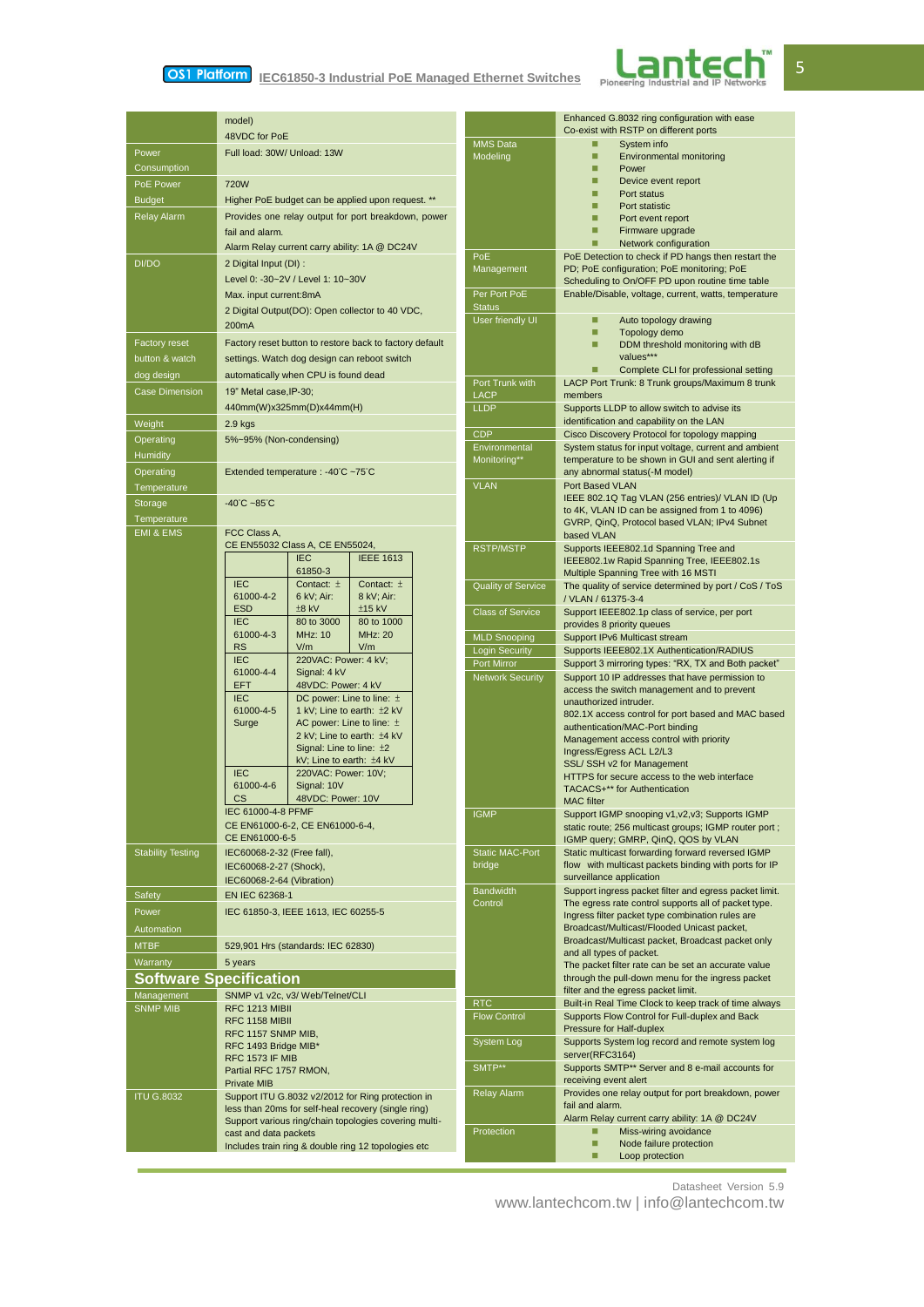#### OS1 Platform **IEC61850-3 Industrial PoE Managed Ethernet Switches**



| <b>SNMP Trap</b>   | Up to 10 trap stations; trap types including:  | Diagnostic                   | Support Ping and DDM information                  |
|--------------------|------------------------------------------------|------------------------------|---------------------------------------------------|
|                    | Device cold start                              | <b>SNTP</b>                  | Supports Dual NTP server to synchronize system    |
|                    | Authorization failure<br>П                     |                              | clock in Internet                                 |
|                    | Port link up/link down<br>п                    | <b>Firmware Update</b>       | Supports TFTP firmware update, TFTP backup and    |
|                    | DI/DO open/close<br>п                          |                              | restore; HTTP firmware upgrade                    |
|                    | Typology change(ITU ring)<br>п                 | Configuration                | Supports text configuration file for system quick |
|                    | Power failure<br>□                             | backup & restore             | installation                                      |
|                    | Environmental abnormal**<br>□                  |                              | N-key** for mass firmware auto-backup, editable   |
| <b>DHCP</b>        | Provide DHCP Client/ DHCP Server/DHCP Option   |                              | restoration and auto upgrade                      |
|                    | 82/Port based DHCP; DHCP Snooping, DHCP Option |                              | USB port to upload/download firmware by USB       |
|                    | 66: basic IPv6 DHCP server                     |                              | dongle                                            |
| Mac based          | Assign IP address by Mac                       |                              | *Future Release                                   |
| <b>DHCP Server</b> |                                                |                              | **Optional                                        |
| <b>DNS</b>         | Provide DNS client feature                     | ***Optional DDM SFP required |                                                   |
|                    |                                                |                              |                                                   |

# ORDERING INFORMATION

# **IPES-3424DSFP-2P-PT…………………………….......P/N: 8388-602**

24 10/100TX POE at/af + 4 Dual SFP IEC61850-3 Managed Ethernet Switch w/ Enhanced Ring & MMS, w/ One DC 12~56VDC power supply + 1x additional power socket + 1x 48VDC PoE power input; -40°C to 75°C **IPES-3424DSFP-2P-PT-AC.……………………….......P/N: 8388-604**

# 24 10/100TX POE at/af + 4 Dual SFP IEC61850-3 Managed Ethernet Switch w/ Enhanced Ring & MMS, w/ One isolated AC85~264VAC IEC320 power conversion + 1x additional power socket + 1x 48VDC PoE power input; -40°C to 75°C

### **IPES-3424DSFP-2P-PT-HV………………………........P/N: 8388-605** 24 10/100TX POE at/af + 4 Dual SFP IEC61850-3 Managed Ethernet Switch w/ Enhanced Ring & MMS,

w/ One isolated AC/DC 85~264VAC/100V~370VDC power conversion + 1x additional power socket + 1x 48VDC PoE power input; -40°C to 75°C

# OPTIONAL ACCESSORIES

## **Power**

## **EOTH000701**

Isolation Power 85-264VAC, 100-370VDC 1.5A , 47-63HZ



# **EOTH000702**

Isolation Power 36-75VDC, 2.5A



### **EOTH000703**

Power 85-264VAC IEC320 socket, 1.5A , 47-63HZ



### **EOTH000704**

Power Input Module 12-56VDC, 2.5A